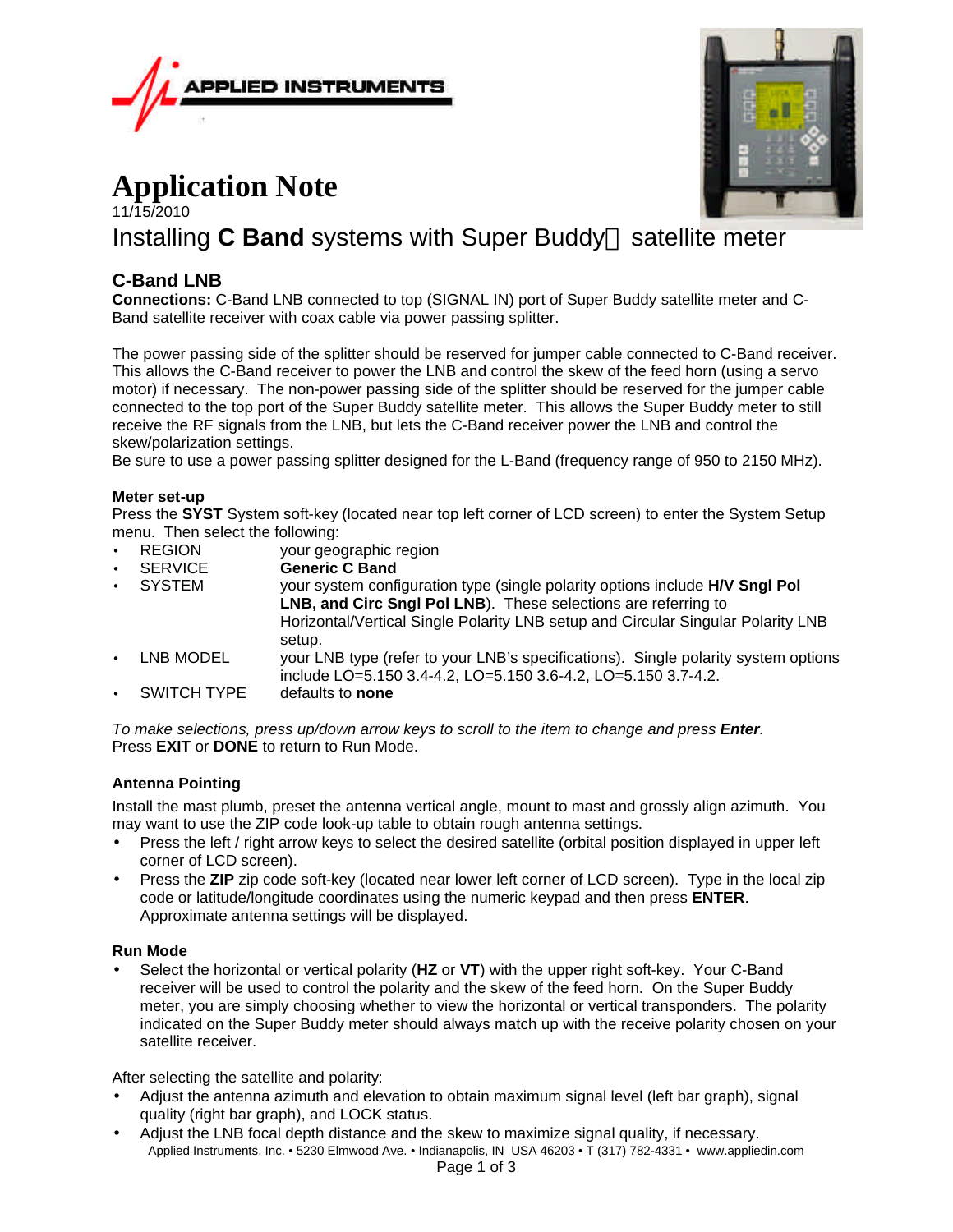- Press the **ID** soft-key to verify the satellite. "ID VERIFIED" means you are pointed correctly.
- If "ID FAILED" is displayed, press **SCAN** soft-key and Super Buddy will find which satellite you are aimed at.
	- If desired, press Up/Down arrow keys to scroll through other transponders to check for proper signal level and signal quality. It is recommended to aim the dish initially while tuned to the default transponder.

#### **Other Notes:**

-It is recommended to display the C/N signal quality value instead of the arbitrary IRD value since the IRD value scale is more appropriate for smaller dishes. To change your settings, press the **MENU** soft-key in bottom right corner of LCD screen. Use Up / Down arrow keys to scroll to Options and press **Enter**. Use Up / Down arrow keys to scroll to the Quality field. Then use Left / Right arrow keys to select C/N. Press **EXIT** soft-key to return to main Run screen.

## **C-Band LNBF**

**Connections:** C-Band LNBF connected to top (SIGNAL IN) port of Super Buddy satellite meter.

Examples of popular C-Band LNBFs:

- DMS International's model BSC421 C-Band Dual Polarity LNBF, which features voltage controlled H/V switching (13V/18V) and an input frequency range of 3.4 - 4.2 GHz.
- Chaparral Communications' model MicroPak 3G C-Band Dual Polarity LNBF, which features voltage controlled H/V switching (13V/18V) and an input frequency range of 3.4 - 4.2 GHz.

#### **Meter set-up**

Push the **SYST** System soft-key to select the following:

- REGION your geographic region
- **SERVICE Generic C Band**
- SYSTEM your system configuration type (dual polarity LNBF system options include **H/V Dual Pol LNBF** and **Circ Dual Pol LNBF**). These selections are referring to Horizontal/Vertical Dual Polarity LNBF setup and Circular Dual Polarity LNBF. LNB MODEL your LNB type (refer to your LNB's specifications). Dual polarity LNBF system options incluye C-Band LNBF 13/18V, C/Ku band combo, C-Band Stacked, Inverted C 13/18V.<br>defaults to **none**
- **SWITCH TYPE**

*To make selections, press up/down arrow keys to scroll to the item to change and press Enter. Press EXIT or DONE to return to Run Mode.*

#### **Antenna Pointing**

Install the mast plumb, preset the antenna vertical angle, mount to mast and grossly align azimuth. You may want to use the ZIP code look-up table to obtain rough antenna settings.

- Press the left / right arrow keys to select the desired satellite (orbital position displayed in upper left corner of LCD screen).
- Press the **ZIP** zip code soft-key (located near lower left corner of LCD screen). Type in the local zip code or latitude/longitude coordinates using the numeric keypad and then press **ENTER**. Approximate antenna settings will be displayed.

#### **Run Mode**

• Press the **LNB** soft-key (located near middle right side of LCD screen) to power the LNBF.

After selecting the satellite and pressing the **LNB** soft-key to power the LNBF:

- Adjust the antenna azimuth and elevation to obtain maximum signal level (left bar graph), signal quality (right bar graph), and LOCK status.
- Adjust the LNBF focal depth distance and the polarity offset to maximize signal quality, if necessary.
- Press the **ID** soft-key to verify the satellite. "ID VERIFIED" means you are pointed correctly.